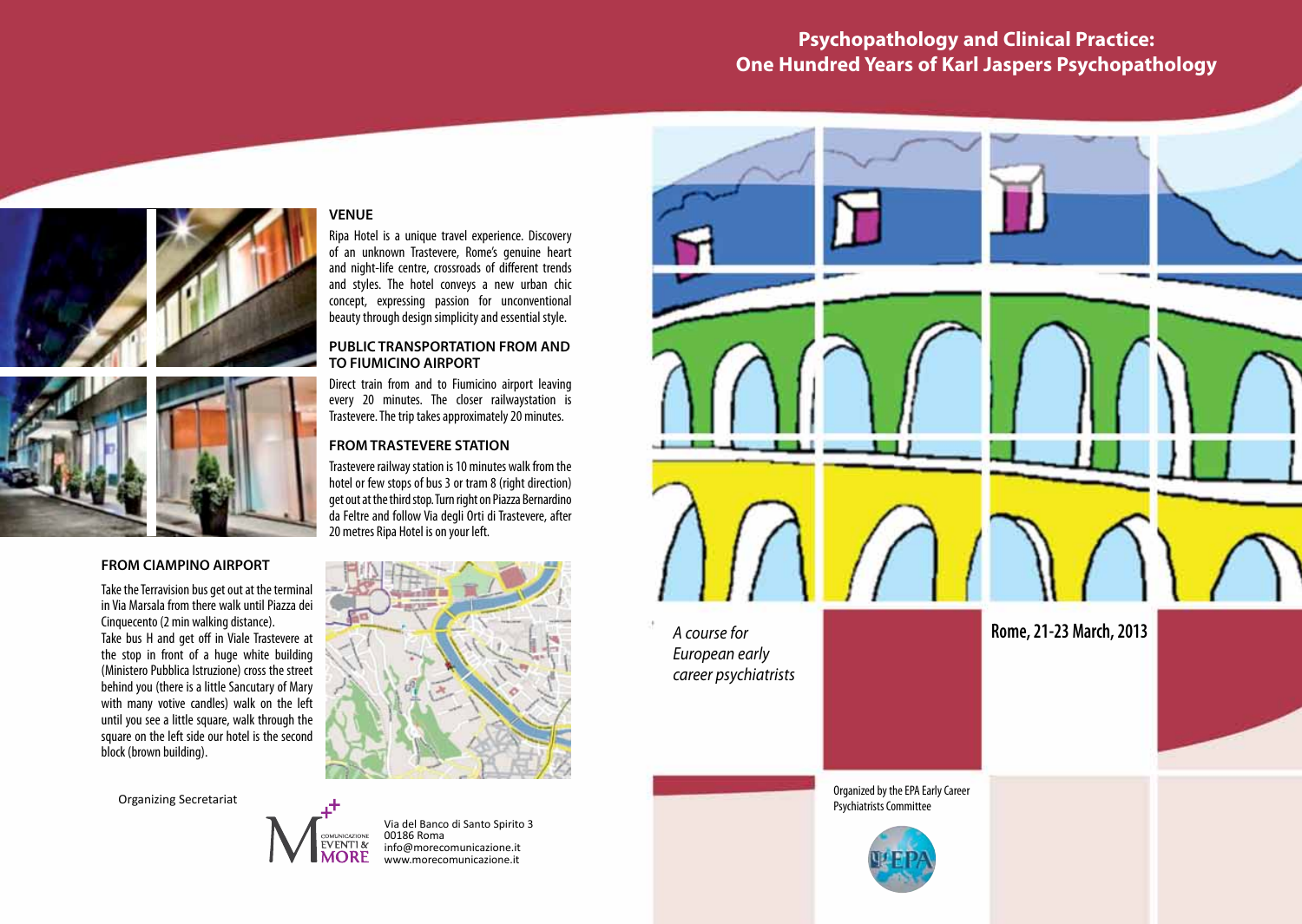

Director of the Course

## **GIOVANNI STANGHELLINI** *(Chieti)*

MD and MD Honoris Causa, psychiatrist and psychotherapist, Full Professor of Dynamic Psychology and Psychopathology at Chieti University (Italy). Co-editor of the Series "International Perspectives in Philosophy and Psychiatry". Founding chair of the World Psychiatric Association Section on "Psychiatry and the Humanities" and of the European Psychiatric Associa tion Section "Philosophy and Psychiatry". Director Scuola di Psicoterapia e Fenomenologia Clinica (Florence).

He has published extensively in phenomenological psychopathology. Among his books, all published by Oxford University Press: Nature and Narrative. An Introduction to the New Philosophy of Psychiatry (with KWM Fulford, K Morris and JZ Sadler), Disembodied Spirits and Deani mated Bodies. The Psychopathology of Common Sense, Emotions and Personhood. Exploring Fragility - Making Sense of Vulnerability (with R Rosfort), and One Hundred Years of Karl Jaspers' Psychopathology (with T Fuchs, in press).



## Teacher

## **ANDREA RABALLO** *(Copenaghen)*

MD, PhD, psychiatric consultant at the Department of Mental Health and Pathological addiction of Reggio Emilia (Italy) and affiliated researcher to the Mental Health Center Hvidovre, University of Copenhagen (Denmark). He is Secretary of the section for Clinical Psychopathology of the World Psychiatric Association, and member of the editorial board of Philosophy, Ethics and Humanities in Medicine and Frontiers in Psychopathology. He has authored several publications on the phenomenology of vulnerability to psychosis and participated to the pan-European interdisciplinary research and dissemination platform "Disorders and Coherence of the Em bodied Self "(Marie Curie RTN DISCOS). On behalf of the EPA Academia for Excellence in European Psychiatry he has directed CME courses on cinema and psychopathology and the clinical assessment of psychosis-proneness.



#### Teacher

## **JOSEF PARNAS** *(Copenaghen)*

MD and MD Honoris Causa, psychiatrist and psychoMD, Medical Director, Copenhagen University Department of Psychiatry, Hvidovre Psychiatric Center. Professor of Psychiatry, University of Copenhagen; Co-founder and Senior Researcher, National Danish Research Foundation: Centre for Subjectivity.

Member of the Board, Neuroscience Research Center, University of Copenhagen. Member of the editorial boards of World Psychiatry, Psychopathology, Phenomenology and Cognitive Sciences, Sciences Humanities et Neurosci ence, Psychiatria Polska.

Publications: Total number appr. 200, of which more than100 are original articles in peer-refereed international English-language journals (listed in electronic databases). Numerous chapters in books and anthologies. Research domains:

Schizophrenia: pathogenesis and aetiology (epidemiology, longitudinal studies of children at high risk for schizophrenia; genetic studies, neuro psychological research), psychopathology (longitudinal developmental patterns of schizophrenia, early detection of schizophrenia), and integra tion of psychopathology, phenomenology and cognitive science.

Theoretical work: on philosophical issues in psychopathology, epistemo logical issues, the structure of subjectivity (in particular, on the issues of self-awareness and first person perspective). Most recent psychopathological work is on the importance of experiential self-anomalies in the schizophrenia spectrum disorders.



# **HENNING SASS** *(Aachen)*

Teacher

MD, until the beginning of 2011 Medical director and chairman of the Board of the University Hospital of the University of Technology, RWTH Aachen, Germany. He was trained at the Department of Psychiatry at the University of Heidelberg. He then held the chairs of Forensic Psychiatry at the University of Munich and of General Psychiatry at the University of Technology in Aachen. As a professor of psychiatry he was head of the German Society for Psychiatry (DGPPN) in 1999/2000 and of the "European Association of Psychiatrists" (EPA) in 2005/2006. At present he is member of the EC and chairman of the Committee on Education of EPA. He is editor or co-editor of various scientific journals, e. g. "Der Nervenarzt", "J Behav. Sciences and the Law" and "Forensische Psychiatrie, Psychologie und Kriminologie". He is also co-editor of the "Handbook of Psychopathic Disorders and the law" (Wiley, London, 2008) and "Handbuch der Forensischen Psychiatrie" (5 vol., Springer, Heidelberg, 2006-2010). He was in the board of the "Association of Medical faculties in Germany" (MFT) and also in the "Health-Research-Board" of the Federal Ministry for Science, Education and Technology in Berlin (Gesundheitsforschungsrat des BMBF). His research fields and publications include psychopathology, personality disorders and forensic psychiatry.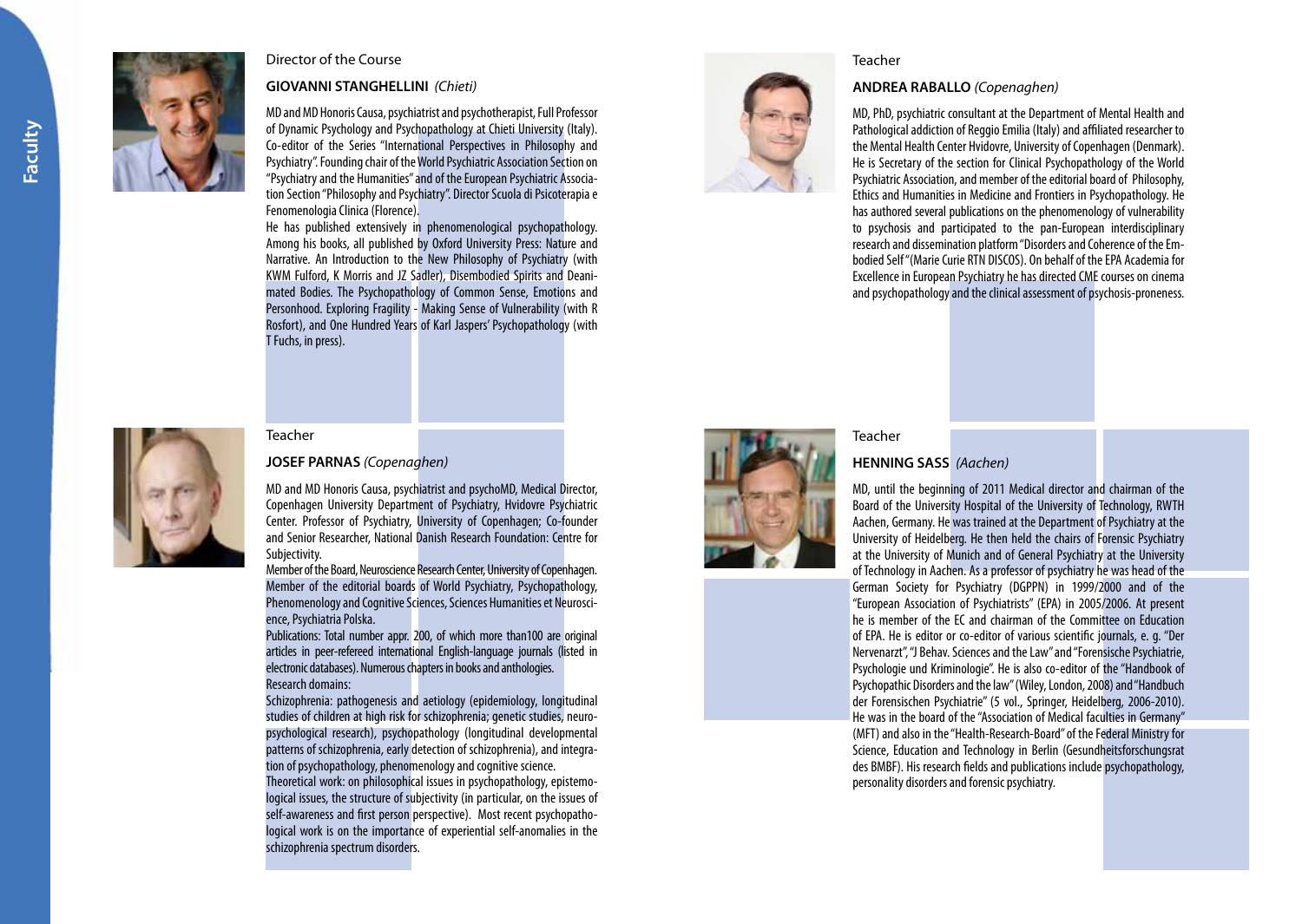# **Early Career Psychiatrists Committee European Psychiatric Association**

*Chairmen*

**Andrea Fiorillo** *(Naples)*

**Umberto Volpe** *(Naples)*

**Nikolina Jovanovic** *(Zagreb)*  **Amit Malik** *(London)* **Alexander Nawka** *(Prague)* **Martina Rojnic Kuzman** *(Zagreb)*

## **PARTICIPANTS**

**25 highly promising early career psychiatrists from all over Europe will be selected by the Faculty upon evaluation of CV, motivation letters and experience.**

## **APPLICATION**

◗ Curriculum Vitae with list of publications ◗ Motivation letter including a statement about research interests ◗ Proficiency in English

**Applications should be sent to the Scientific Secretariat (submission@scholaromae.it).**

**REGITRATION FEE:** 1,500 euros (VAT included) per participant, including accommodation and teaching materials.

The travel expenses will be covered by participants.

**For further information www.europsy.net/what-we-do/early-career-psychiatrists/**

The aim of this Course is to take a fresh look at Psychopathology and its place in the curriculum of early career European psychiatrists. We have put together a programme that combines theoretical, empirical, clinical and therapeutic perspectives.

We assume that the relevance of Psychopathology for Psychiatry is threefold:

- it is the common language that allows psychiatrists to understand each other while talking about patients;
- **I** it is the ground for classification and diagnosis;
- it makes an indispensable contribution to understanding patients' personal experiences.

For each of these aims, there is a corresponding specialty or sub-area of psychopathology: descriptive psychopathology, the main purpose of which is to systematically study conscious experiences, order and classify them, and create valid and reliable terminology. Clinical psychopathology, which is a pragmatic tool to bridge relevant symptoms to diagnostic categories, and thus restricting the scope of the clinical investigation to those symptoms that are useful to establish a reliable diagnosis. Structural psychopathology, which looks for a global level of intelligibility, assuming that the manifold of phenomena of a given mental disorder are a meaningful, interconnected whole and not just an aggregation of independent symptoms.

We will specifically develop these issues in the area of major psychoses, including manic-depressive disorder and schizophrenias, with a special focus on two questions:

- How to assess mental phenomena?
- How to write a clinical file